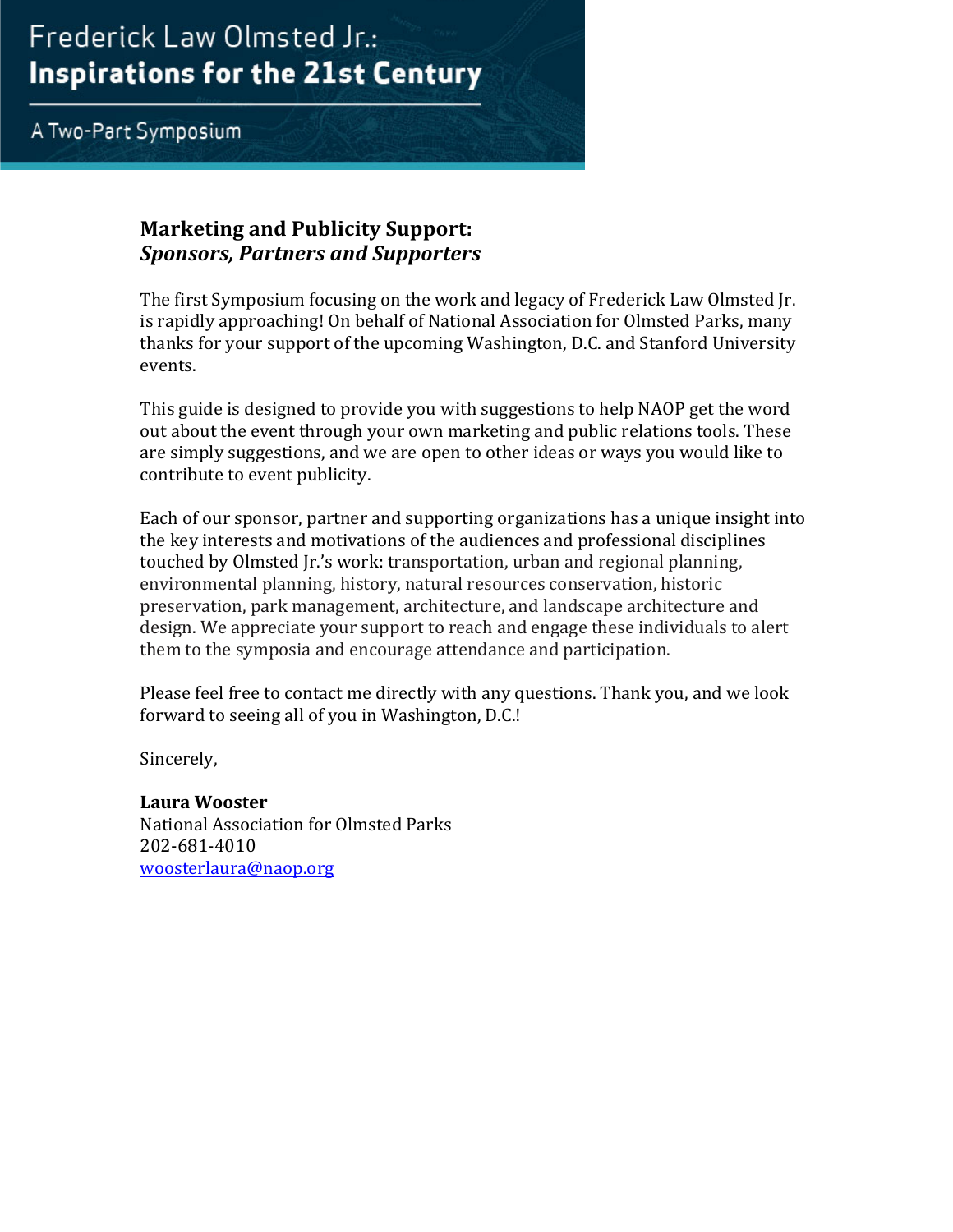Opportunities to help NAOP promote the symposia:

- Distribution of email blasts
- Event information for your website
- Event information for your newsletter
- Social media
- Announcement of sponsorship/partnership

#### **Distribution of email blasts**

To inform key audiences about the upcoming symposia and to drive attendance and participation, NAOP will be distributing a series of HTML emails to our members and mailing lists. NAOP encourages supporters to distribute our announcements to staff, members, and other interested parties to raise event awareness and drive registration.

NAOP will make available the HTML files of the email blasts to you to reach your audiences should you choose to do so. Files will be saved in a public Dropbox folder at https://www.dropbox.com/sh/igud834eh2e682g/3qXHv39 E.

Email distribution dates (dates tentative):

- Part 1: Washington, D.C.
	- Save the Date: Week of April 8, 2013 (distributed)
	- Register Now: Week of June 24, 2013 (distributed)
	- Early Bird Registration: Week of Aug. 19, 2013
	- Final Reminder: Week of Sept. 23, 2013
- Part II: Stanford University
	- Save the Date: Week of Oct. 14, 2013
	- Register Now: Week of Dec. 2, 2013
	- Early Bird Registration: Week of Jan. 13, 2014
	- Final Reminder: Week of Feb. 17, 2014

#### **Event Information For Your Website**

Does your organization have a "News" or "Events" section on its website? Posting information about the symposia will reach your website visitors and promote the event. Draft web copy appears below; we welcome your additions and edits to make the information most relevant to your individual audience.

#### *Sample Website Copy:*

The National Association for Olmsted Parks and its partners will present a multidisciplinary, two-part symposium on the work and legacy of Frederick Law Olmsted Jr. Participants will gain an understanding of how Olmsted Jr.'s designs, writings, organizational leadership, and politically astute collaborations offer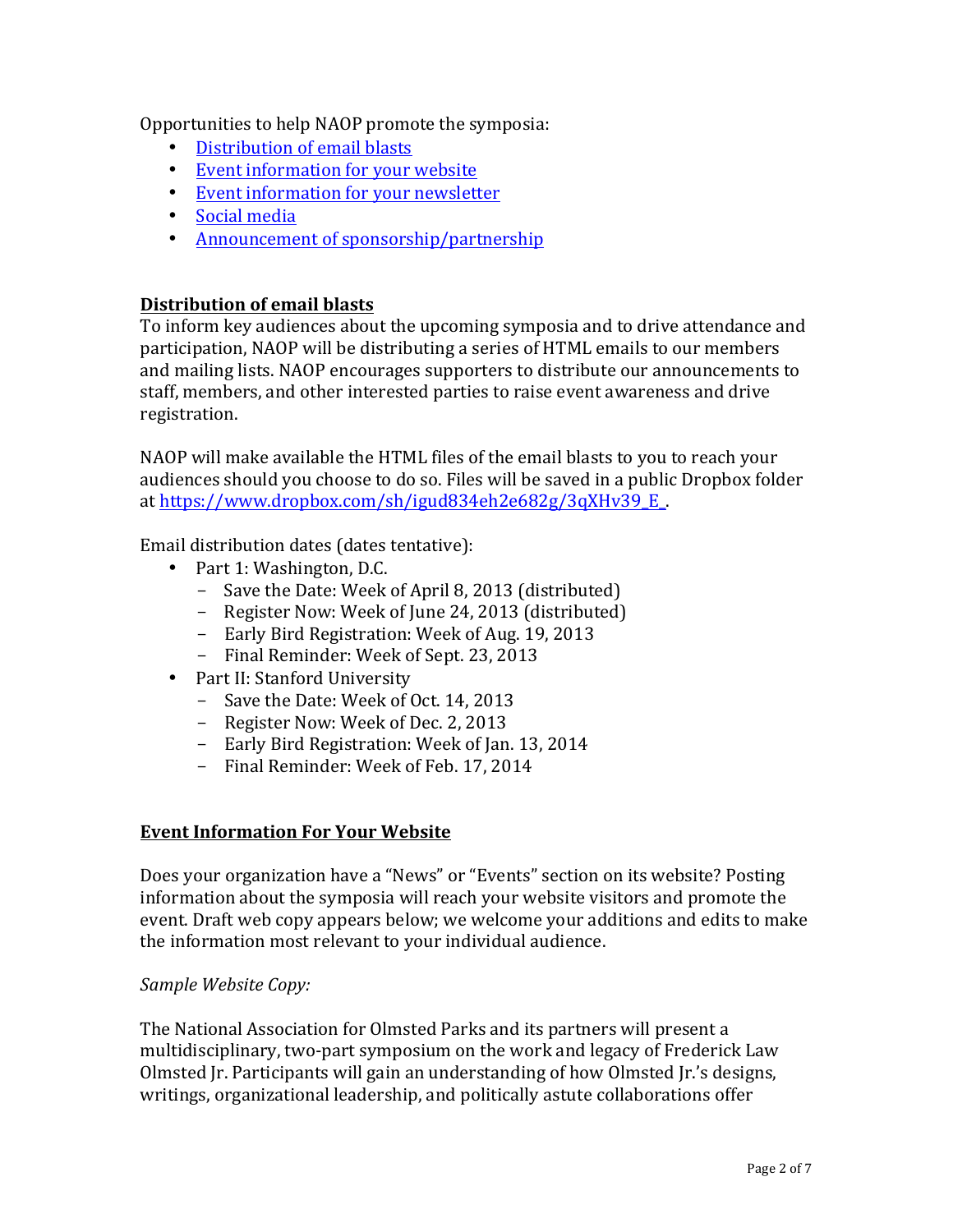insights and models for solving complex contemporary issues in landscape architecture, preservation and planning.

Part I: *Frederick Law Olmsted Jr.: Inspirations for the 21st Century*, Washington, D.C., Oct. 10-11, 2013 Part II: *Frederick Law Olmsted Jr.: A Vision for the American West*, Stanford University, March 27-28, 2014

To learn more and to register, please visit www.olmsted.org/symposia.

#### **Event Information For Your Newsletter**

If your organization distributes a newsletter or regular email communications to your membership, please consider including a write-up of the event. This is also an opportunity for you to describe the impact Olmsted Jr. has had on your profession to encourage your industry's interest and participation. Draft newsletter copy appears below; we welcome your additions and edits to make the information most relevant to your audience. NAOP will also make imagery available to make your copy visually compelling. Images are saved in a public Dropbox folder at https://www.dropbox.com/sh/igud834eh2e682g/3qXHv39\_E\_. 

*Sample Newsletter Copy:*

#### **Washington, D.C. Symposium to Explore Lasting Legacy of Frederick Law Olmsted** Ir.

For more than half a century, Frederick Law Olmsted Ir. (1870–1957) was one of America's preeminent landscape architects who pioneered comprehensive planning and played a critical role in forming the nation's county, state, and national parks. With a legacy that is frequently overshadowed by his influential father, Frederick Law Olmsted, the National Association for Olmsted Parks (NAOP) and its partners are proud to present a two-part symposium to focus on the contributions and legacy of Frederick Law Olmsted Jr. and raise the visibility of his contemporary relevance.

The trends and issues that are driving debate across the industry today (i.e., urban growth, provision of public space, transportation, protection of land, water and scenic resources, and comprehensive regional planning) were also important issues that Olmsted Ir. addressed through his work with and leadership of the planning and design professions he helped found and nurture. The symposia will bring together thought leaders, historians, public agency representatives and professionals in city, regional and environmental planning, landscape architecture and design. Participants will explore how Olmsted Jr.'s designs, writings, organizational leadership, and visionary and politically shrewd collaborations offer insights and models for solving complex contemporary issues.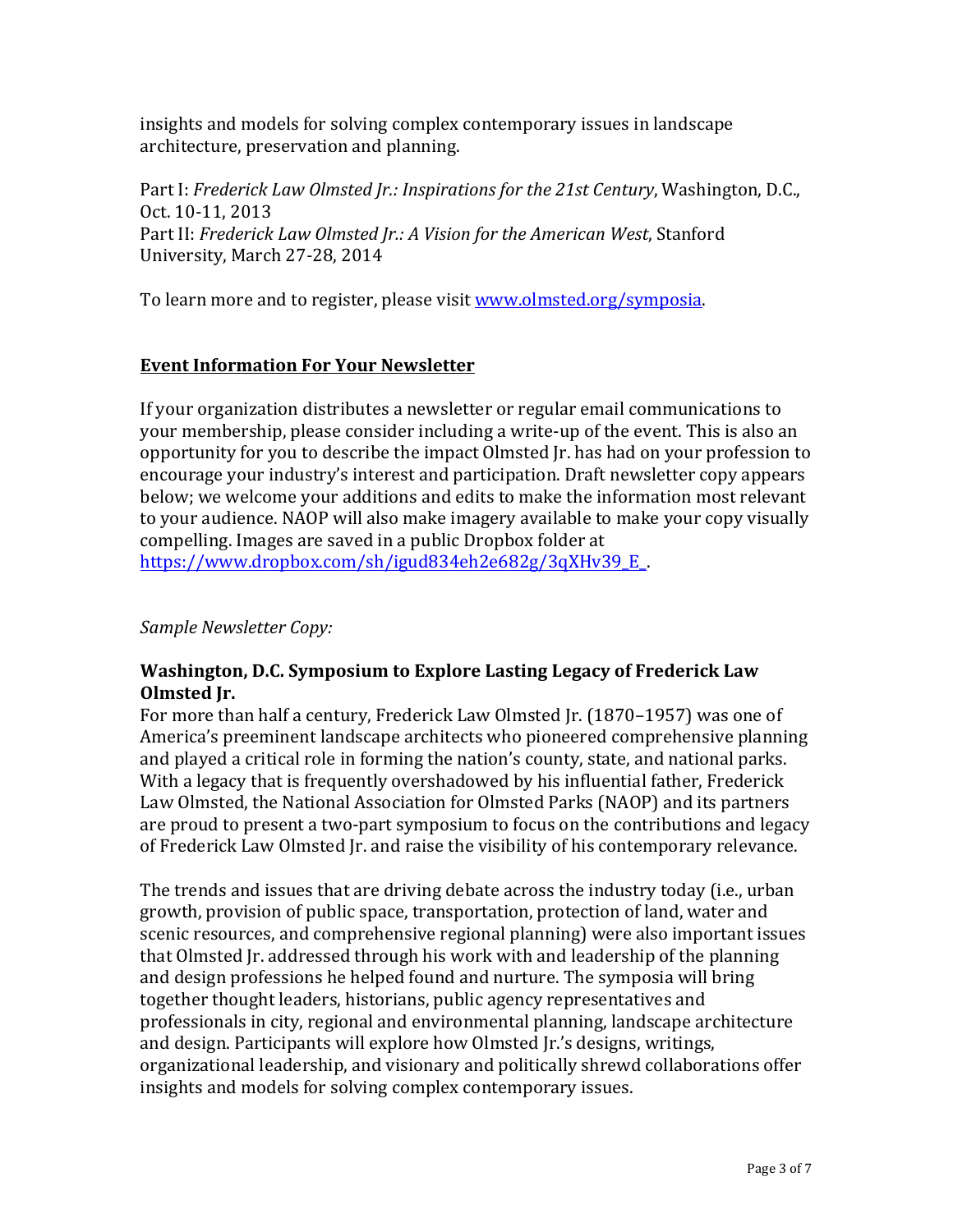Registration is now open for Part I, to be held in Washington, D.C. Oct. 10-11; visit http://www.olmsted.org/symposia for more information. Part II, A Vision for the American West, will take place in March 2014 at Stanford University.

#### **Social Media**

To alert your membership to your participation in and support of the Frederick Law Olmsted Jr. symposia, be sure to leverage social media opportunities both before and during the conference. NAOP will be active on Facebook and Twitter to generate interest and awareness of the event; we welcome "Likes", and especially encourage "Shares" to help news of the symposia reach your and your organization's followers. Additional information about our planned social media activities follows.

#### *Facebook*

- Have your organization's Facebook page "Like" National Association for Olmsted Parks: https://www.facebook.com/olmsted.org. As appropriate, please "Like" NAOP using your personal Facebook account as well.
- Have your organization's Facebook page RSVP as "Attending" the Washington, D.C. symposium: https://www.facebook.com/events/614063338622698/. As appropriate, please RSVP as "Attending" using your personal Facebook account as well.
- From your organization's Facebook page, post the following status update: "(Organization) looks forward to participating in the Frederick Law Olmsted Ir.: Inspirations for the  $21<sup>st</sup>$  Century symposium in Washington, D.C. Hope to see you there! https://www.facebook.com/events/614063338622698/"
- If your organization and/or its members are speakers, panelists, sponsors or partners, we encourage you to alert your followers and share details via Facebook.

#### *Twitter*

- The official Twitter handle of NAOP is @OlmstedSpaces.
- Have your organization's Twitter account follow @OlmstedSpaces. As appropriate, please follow using your personal Twitter account as well.
- For all Twitter posts related to the symposia, we will use the hashtag  $#FLO$  Ir. If you or your organization posts about the events on Twitter, please include the #FLOJr hashtag.
- From your organization's Twitter account, post the following: "We're attending @OlmstedSpaces Frederick Law Olmsted Jr. Symposium in Washington DC Oct. 10-11, register today http://www.olmsted.org/symposia"

## **Announcement of Sponsorship/Partnership**

To alert not only your organization's staff and members but also the news media and industry to your sponsorship or partnership of the symposia, consider issuing a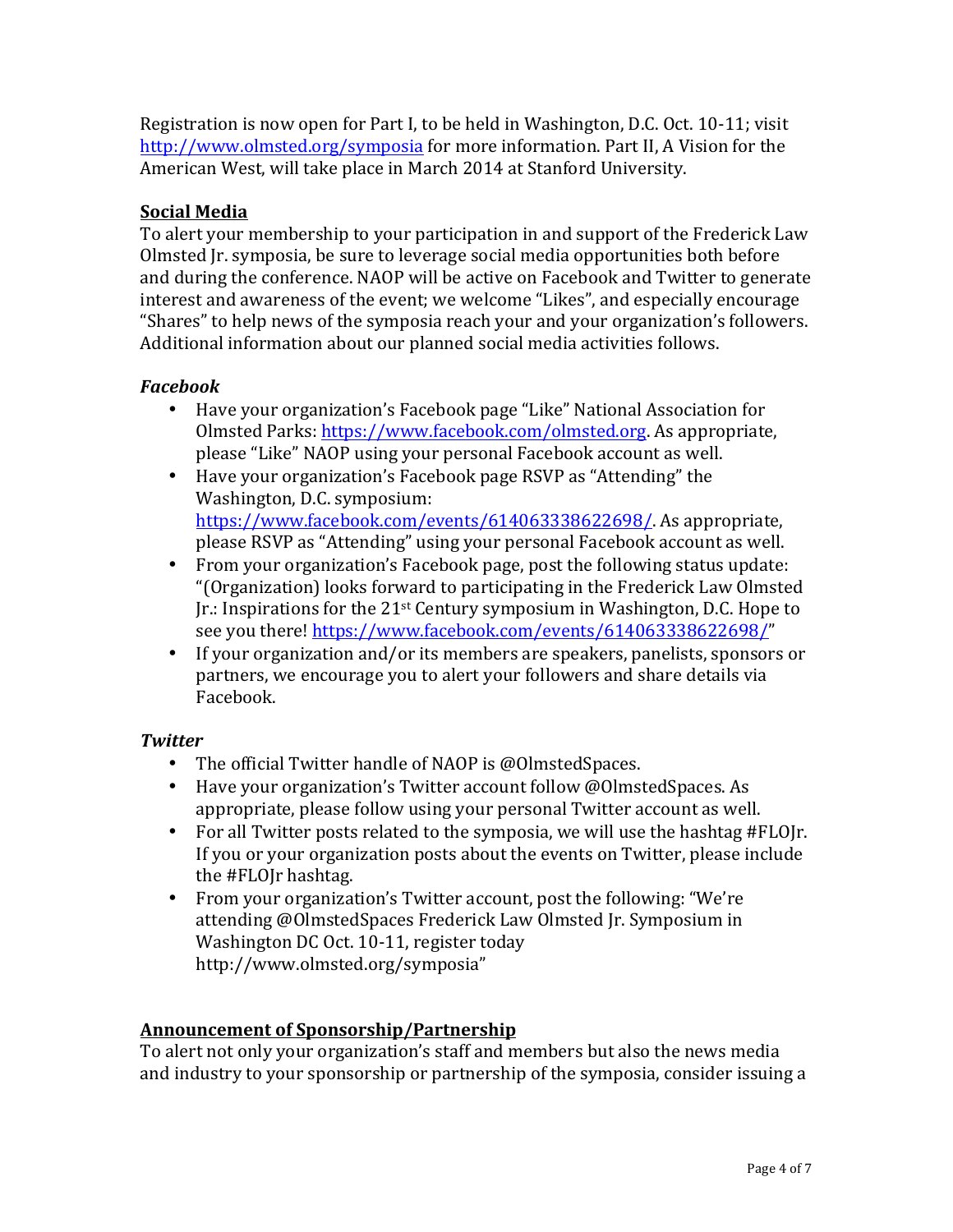press release to announce the news. Press release templates appear below and include a pre-approved quote from NAOP Executive Director Iris Gestram.

#### *Symposium Sponsorship Release Template*

**Media Contact:**

[Sponsor contact name] [Sponsor organization name] [Area code/phone number] [E - mail]

## **[Sponsor]** Announces **[Sponsorship Level]** Sponsorship of **Frederick Law Olmsted Jr. Symposium** *Two Events to Explore How Work of Olmsted Jr. Continues to Inspire and Shape* 21st Century Parks, Planning and Professional Practice

**CITY, State—Date, 2013—**[Sponsor (sponsor website)] today announced it is a [Platinum/Gold/Silver/Supporting] Sponsor of the Frederick Law Olmsted Jr. symposia. Presented by the National Association for Olmsted Parks and its partners, the two-part symposium will explore the continued relevance of and inspirations from the work and leadership of Frederick Law Olmsted Jr. as we seek to address contemporary challenges in landscape architecture, preservation and planning.

[Sponsor Quote. How does the work of Olmsted Jr. shape your profession? Why is this event important for your industry?

[NAOP quote – attributed to Iris Gestram, executive director] "The trends and issues that are driving debate across the industry today were also important issues Frederick Law Olmsted Jr. addressed through his innovative work and industry leadership. We thank [Sponsor] for their support of these important events as many professions come together to illuminate Olmsted Jr.'s legacy and explore insights for solving complex contemporary challenges in landscape architecture, preservation, and planning."

Part I, *Frederick Law Olmsted Jr.: Inspirations for the 21<sup>st</sup> Century, takes place in* Washington, D.C. Oct. 10-11, 2013, and will explore how to address contemporary issues in park, city and regional planning and design. Part II, *A Vision for the* American West, will be held at Stanford Univ. March 27–28, 2014 and will expand this discussion to incorporate issues specific to the American West.

#### **Additional Information**

To learn more about the Frederick Law Olmsted Jr. Symposia: www.olmsted.org/symposia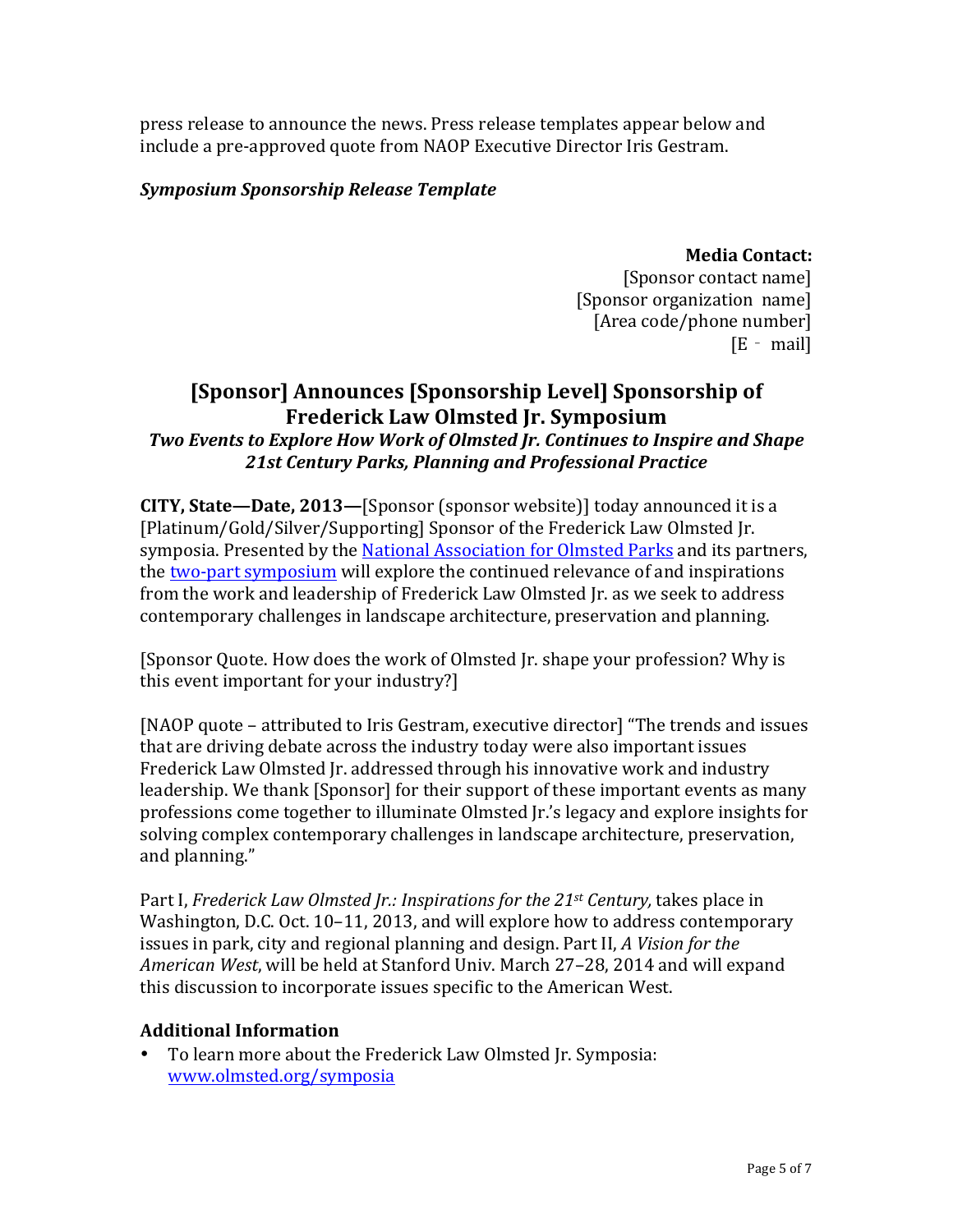• To register for the Washington, D.C. symposium at the National Building Museum, Oct. 11-13, 2013: https://secure2.convio.net/nbm/site/Ticketing?view=Tickets&id=114282&JSer vSessionIdr004=n71rpnxhx7.app205b

# # #

[Sponsor Boilerplate]

*Symposium Partnership Release Template*

**Media Contact:** [Partner contact name] [Partner organization name] [Area code/phone number] [E - mail]

# **[Partner] Announces [Partnership Level] Partnership of Frederick** Law Olmsted Ir. Symposium

#### *Two Events to Explore How Work of Olmsted Jr. Continues to Inspire and Shape* 21st Century Parks, Planning and Professional Practice

**CITY, State—Date, 2013—**[Partner (partner website)] today announced it is a [Presenting/Supporting/Contributing] Partner of the Frederick Law Olmsted Jr. symposia. Presented by the National Association for Olmsted Parks and its partners, the two-part symposium will explore the continued relevance of and inspirations from the work and leadership of Frederick Law Olmsted Jr. as we seek to address contemporary challenges in landscape architecture, preservation and planning.

[Partner Quote. How does the work of Olmsted Jr. shape your profession? Where do you find inspiration from Olmsted [r.'s work?]

[NAOP quote – attributed to Iris Gestram, executive director] "The trends and issues that are driving debate across the industry today were also important issues Frederick Law Olmsted Jr. addressed through his innovative work and industry leadership. We thank [Partner] for their support of these important events as many professions come together to illuminate Olmsted Jr.'s legacy and explore insights for solving complex contemporary challenges in landscape architecture, preservation, and planning."

Part I, *Frederick Law Olmsted Jr.: Inspirations for the 21<sup>st</sup> Century, takes place in* Washington, D.C. Oct. 10–11, 2013, and will explore how to address contemporary